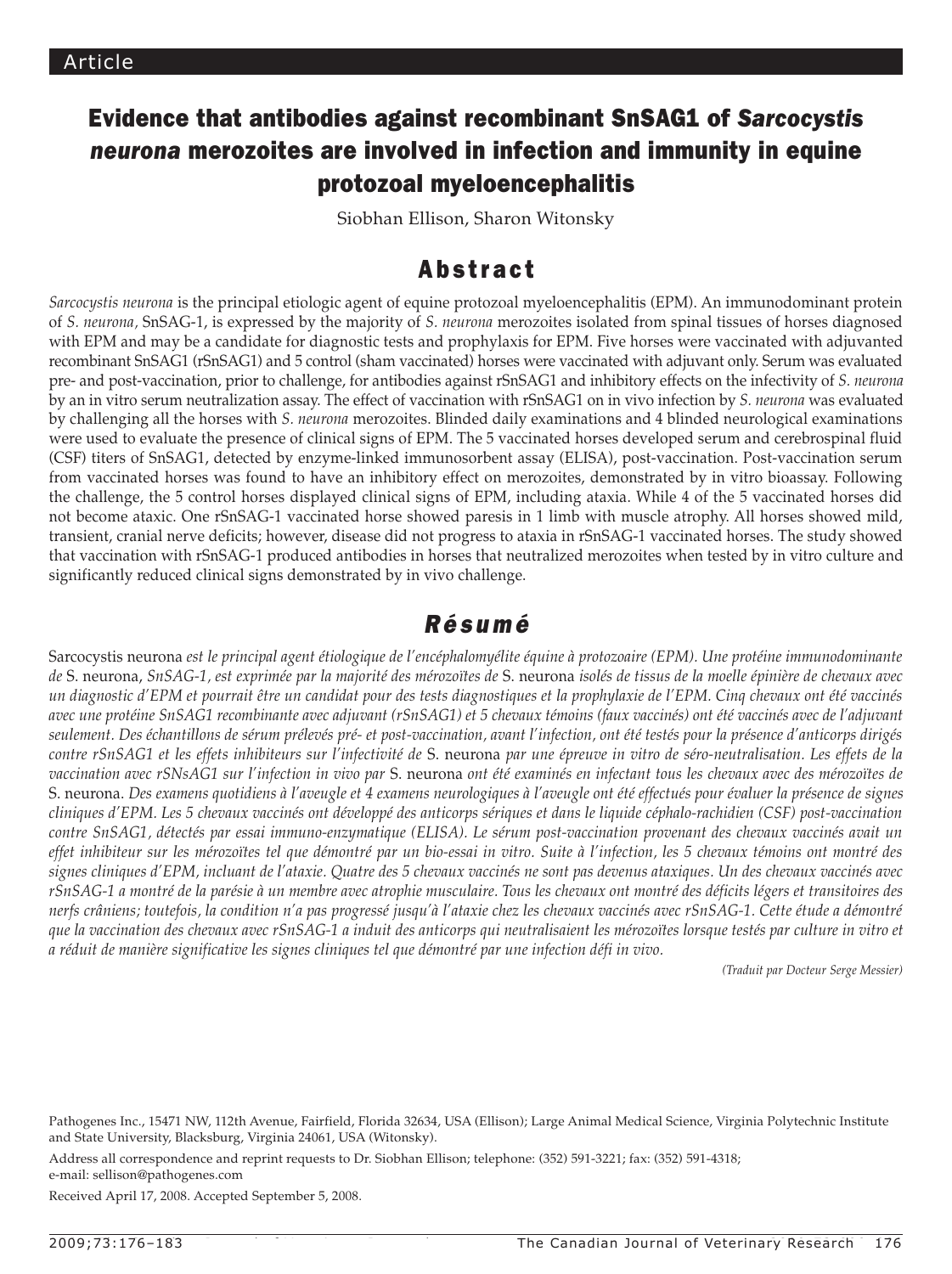### Introduction

There are several pathogenic protozoa associated with neurological disease found in the central nervous system (CNS) of horses, including *Sarcocystis, Neospora,* and *Toxoplasma* (1–5). Neosporosis is uncommon in horses (6). Toxoplasmic encephalomyelitis is also, surprisingly, rarely reported since the identification of *S. neurona* as the etiologic agent of equine protozoal myeloencephalitis (EPM) in horses. Equine protozoal myeloencephalitis is acquired when horses ingest feed material contaminated with fecal matter containing sporocysts shed by opossum (7). *Sarcocystis neurona* can be isolated from the CNS of afflicted horses and is often diagnosed (8–11). A review of the literature indicated that *S. neurona* has been recovered from the CNS of horses more than a dozen times, but this probably underestimates the success of organism recovery. The majority of merozoites that were recovered by in vitro culture from the CNS of horses express SnSAG1, as demonstrated by the presence of a 29 to 30 kDa antigen on immunoblot or molecular identification of SnSAG1 gene by sequence identification. However, one atypical *S. neurona* that was isolated from the CNS of a Missouri horse was determined to lack SnSAG1 (12).

Only the SnSAG1 containing merozoites of *S. neurona* have been shown to experimentally reproduce EPM in the horse and demonstrate the presence of the organism in neural tissues by in vitro isolation (10). Repeated uses of *S. neurona* sporocysts derived from opossums have not been successful in producing EPM or locating the organism in the CNS (13–15). Isolation of the organism from the CNS using a sporocyst infection challenge model remains elusive. In one such study, Heskett et al (16) concluded that this experimental challenge may not reliably result in CNS infection. Liang et al (17) proposed serum neutralization assays to demonstrate inhibition of *S. neurona* entry into host cells in vitro and concluded that 2 low molecular weight proteins may be important in invasion and immunity. It was previously determined that the SnSAG1 protein of *S. neurona* was an immunodominant surface protein that can be of diagnostic value in naturally occurring cases of EPM (18,19). Therefore, this study examined the effects of increased antibodies against rSnSAG1 in horse serum by in vitro bioassay and in vivo infection challenge using the merozoite model.

### Materials and methods

#### Animals

Ten quarter horse/paint weanlings less than 6 mo old (4 fillies, 6 colts) were selected based on clinically normal neurological examinations and absence of antibodies against *S. neurona* in both the serum and cerebrospinal fluid (CSF). Animals were housed in a 3-acre grass field and supplemented with a concentrate and hay ration. All animals were pre-conditioned for 2 wk. The animals were Coggins tested and assigned a number. Water was provided ad libitum. Prior to the study all animals were dewormed with ivermectin (Equell; Pfizer, Fort Worth, Texas, USA) or fendbendazole (Panacur; Intervet, Millsboro, Deleware, USA) and vaccinated against eastern and western encephalitis, West Nile virus, influenza, and rhinopneumonitis (Encephalo/West Nile Fort Dodge, Fort Dodge, Iowa, USA; Calvenza Boeringer, St. Joseph, Missouri, USA). Two sentinel animals were housed in a pen in the center of the 3-acre field and 6 animals on an adjacent 3-acre field on the farm remained normal for the duration of the study. Study animals were randomly assigned to a treatment schedule by a statistician who was not involved in conducting clinical evaluations. Blinding of the study was possible since all animals were evaluated by personnel who did not have knowledge of the treatment group. The evaluations were done by veterinarians qualified to examine neurological lameness in horses. The investigators complied with all federal, state, and local laws; ordinances; rules; and regulations pertaining to animal welfare and use of experimental material.

#### Vaccination

The horses were vaccinated on days 0 and 21 with 1 mL adjuvanted (Polygen; MVP Laboratories, Omaha, Nebraska, USA) rSnSAG1 (50  $\mu$ g) or 1 mL adjuvant alone by IM injection in the left side of the neck.

#### Challenge infection

Horses in all groups were challenged on study day 36 with *S. neurona* merozoites, as previously reported (10). The SnSAG1 merozoite strain was isolated from the spinal tissues of a horse that had been diagnosed with EPM and was maintained in continuous culture since the isolation. Blood was obtained from each animal by jugular venipuncture into an EDTA tube. Each tube was inoculated with 6000 *S. neurona* culture derived merozoites, the EDTA tubes were vented using the inoculating needle and the tubes placed in a  $37^{\circ}$ C incubator with  $5\%$  CO<sub>2</sub> atmosphere overnight. The following day the infected autologous blood was injected via jugular venipuncture into the horses. Horses were challenged for 14 consecutive days.

#### Clinical pathology data

Serum and CSF samples were collected on days 0, 91, and 119. Serum only was collected on days 35 and 49. Serum chemistry and complete blood (cell) counts (CBC) were evaluated prior to the study on days -14, 49, and 119.

#### Neurologic examinations

All horses were examined daily for the duration of the study. Beginning on day -14 (2 wk before vaccination) appetite, behavior, lameness, ataxia, and neurologic deficits were monitored. Gait was examined at a walk, trot, and free in the paddock. Scores were assigned for ataxia or paresis and graded (Table I).

Neurologic status was evaluated on days 0, 63, 91, and 119 and documented on a neurologic examination form. These examinations were made by at least 2 blinded veterinarians, the principal investigator (veterinarian A) and a consulting veterinarian (veterinarian B). A 3rd veterinarian (veterinarian C) also observed the horses. To determine progression and severity of disease, other localizing neurological signs, such as lameness, weakness on tail pull, body condition, muscle atrophy, cutaneous sensation, and cranial nerve deficits, were recorded under daily observations and are shown as a cumulative score on the day neurological examinations were conducted. The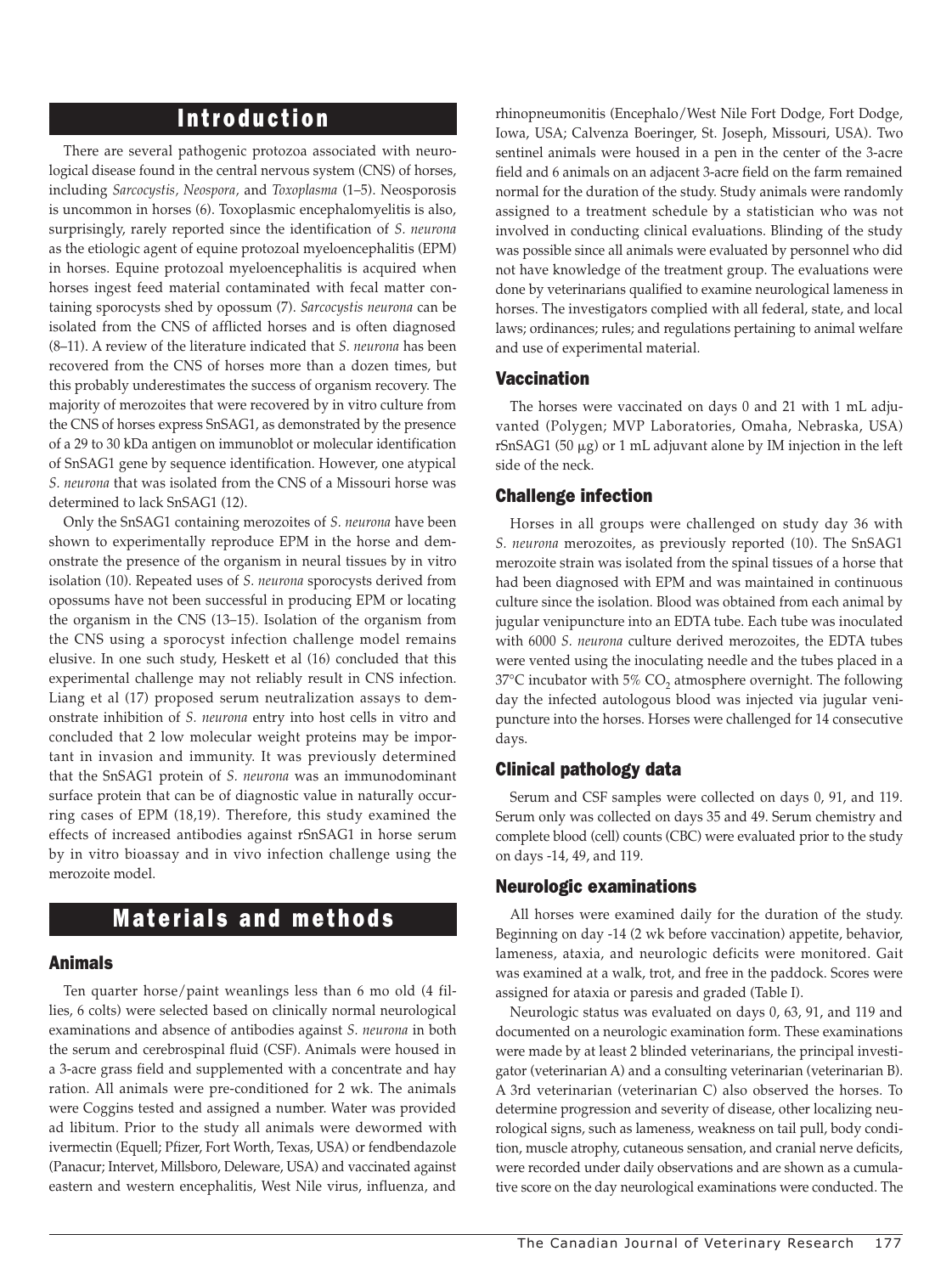| Clinical signs              | Description                                              | Weighted<br>score |
|-----------------------------|----------------------------------------------------------|-------------------|
| 1. eating, drops feed       | $\geq 1/4$ lb                                            | 1                 |
|                             | $\leq 1/2$ lb                                            | 2                 |
|                             | $\geq 1/2$ lb                                            | 3                 |
| 2. tongue tone decreased    | normal mastication                                       | $\mathbf 1$       |
|                             | abnormal mastication                                     | $\overline{2}$    |
|                             | paresis                                                  | 3                 |
| 3. abnormal feed prehension | unable to chew                                           | $\mathbf 1$       |
|                             | bites food                                               | $\overline{2}$    |
| 4. head                     | drools when eating                                       | $\mathbf 1$       |
|                             | drools continuously                                      | $\overline{2}$    |
| 5. lip paresis              | perceptible                                              | $\mathbf{1}$      |
|                             | perceptible continuously                                 | $\overline{2}$    |
|                             | lip hangs                                                | 3                 |
| 6. facial nerve paresis     | perceptible                                              | $\mathbf 1$       |
|                             | moderate                                                 | $\overline{2}$    |
|                             | severe                                                   | 3                 |
| 7. eyelid paresis           | ventrally away from eye                                  | $\mathbf{1}$      |
|                             | over 1/4 eye                                             | $\overline{2}$    |
|                             | with corneal lesion                                      | 3                 |
| 8. laryngoscope exam        | displaced palate                                         | $\mathbf{1}$      |
|                             | pharyngeal collapse                                      | $\overline{2}$    |
|                             | laryngeal hemiplegia                                     | 3                 |
| 9. muscle atrophy           | just perceptible                                         | $\mathbf{1}$      |
|                             | immediately noticeable                                   | $\overline{2}$    |
|                             | severe atrophy                                           | 3                 |
| 10. cauda equina            | holds tail rigid                                         | $\mathbf{1}$      |
|                             | with dribbling urine                                     | $\overline{2}$    |
|                             | rectum paretic                                           | 3                 |
| 11. attitude                | depressed                                                | $\mathbf{1}$      |
|                             | aggressive                                               | $\overline{2}$    |
|                             | somnolent                                                | 3                 |
| 12. weakness                | mild                                                     | $\mathbf{1}$      |
|                             | parked out stance                                        | $\overline{2}$    |
|                             | recumbent 30% of day                                     | 3                 |
| 13. trips                   | sometimes                                                | 1                 |
|                             | often                                                    | $\overline{c}$    |
|                             | often falls to knees                                     | 3                 |
| 14. lameness                | just noticed at walk                                     | $\mathbf 1$       |
|                             | head bob or hip drop                                     | $\overline{2}$    |
|                             | at walk                                                  |                   |
|                             | reluctant to use limb                                    | 3                 |
| 15. ataxia/paresis, Grade   | normal gait                                              | 0                 |
|                             | ataxia detected at a walk                                | 1                 |
|                             | ataxia easily detected at walk,                          | $\overline{2}$    |
|                             | exaggerated by backing, turning                          |                   |
|                             |                                                          |                   |
|                             | in a tight circle, and walking with<br>the head elevated |                   |
|                             |                                                          |                   |
|                             | prominent ataxia at a normal gait                        | 3<br>4            |
|                             | stumbling, difficulty maintaing balance,                 |                   |
|                             | falls or nearly falls at a normal gait                   |                   |
|                             | recumbent, unable to rise                                | 5                 |

#### Table I. Definitions for the examination of clinical signs score assignment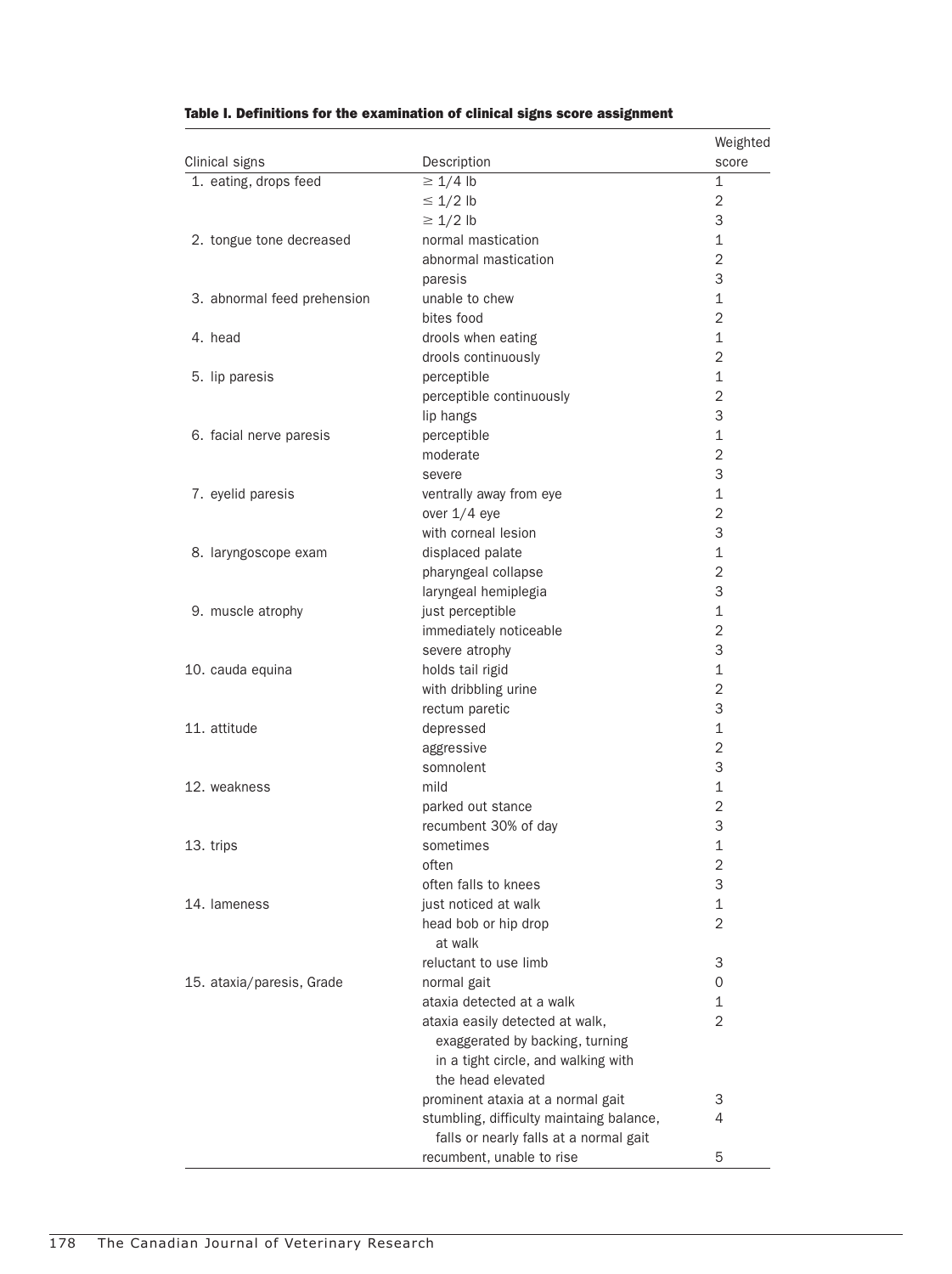clinical signs used in the cumulative score were weighted according to the scale shown in Table I. The parameters used to assign grade of ataxia or paresis are shown in row 15 of Table I.

#### Enzyme-linked immunosorbent assays

The serum and CSF immunoglobulin (Ig)G titers were obtained using rSnSAG1 in an indirect ELISA (19).

#### Statistical analysis

The horse was included as the experimental unit. Given the small size of this study, results were considered statistically significant when  $P = 0.10$ . Wilcoxon's rank sum test (NPAR1WAY, SAS; SAS) Institute, Cary, North Carolina, USA) was used to evaluate the effect of vaccination on the cumulative clinical score (the primary outcome variable). The total daily clinical score post-challenge was calculated (the sum of 15 clinical observations), and then the cumulative clinical score was calculated as the sum of the total daily clinical scores (90 d of total scores). The mitigated fraction was estimated and 90% confidence intervals generated. In addition, the total daily clinical scores were evaluated using computer software (GLIMMIX, SAS; SAS Institute). Vaccine group, day post-challenge, and the interaction between group and day were evaluated. If the interaction was significant ( $P < 0.10$ ), within day treatment effects were evaluated. The ELISA values were reported on multiple days post-challenge; therefore, a repeated measures analysis replaced the one-way ANOVA. All values were log transformed prior to the statistical analysis. Values reported as  $\lt X$  or  $\geq Y$  were imputed as X or Y. Since all pre-vaccination values were same, no covariate was included in the statistical model. Observations reported on the neurological forms were summarized.

#### Serum neutralization assay

Pre-vaccination and post-vaccination serum samples were collected, aliquoted, and stored frozen. Serum samples were thawed at room temperature for analysis. Fetal calf serum was used as a control. Quadruplicate sets of serum samples were serially diluted 1:2 in classical cell culture medium described by Roswell Park Memorial Institute (RPMI) without serum in a 96-well plate with a final volume of 100 mL. *Sarcocystis neurona* merozoites were harvested from 18 d infected bovine cells (ATCC CRL 6053) by scraping the monolayer and centrifuging the infected cells at 6000 rpm in a microfuge. The pellet was resuspended in sterile water and passed through a 22-gauge needle to disrupt host cells. The merozoites were diluted with 50 volumes of RPMI and counted by hemocytometer. Approximately 1000 merozoites/100 µL were added to each well resulting in final serum dilutions from 1:4 to 1:512. The serum/ merozoite plates were incubated at 37°C for 60 min. After incubation, 200  $\mu$ L of 1.4  $\times$  10<sup>3</sup> irradiated mouse fibroblasts (ATCC 48-X, 3T3) were added to each well. Eight wells with no serum and 8 wells with no parasites on each plate served as controls. The plates were incubated and observed daily for lysis of the monolayer. The last well that showed host cell lysis was recorded as the endpoint and indicated *S. neurona* infections. A tissue culture infective dose at 50%  $(TCID_{50})$  was recorded as the titer (reciprocal of the last serum dilution) from the average of duplicate wells showing complete lysis of the monolayer.



Figure 1. Neurologic scores and titers for the control group (1) and rSAG-1 vaccinated group (2) on study day 64 (A), 91 (B), and 125 (C). Note that the cerebrospinal fluid (CSF) titer, gait score, and ataxia are plotted on the left axis; the cumulative daily observations score was plotted on a logarithmic scale, right axis.

### Results

During the entire observation period prior to challenge, the horses were clinically normal. There was no immediate or delayed hypersensitivity, either local or systemic reactions, post-vaccination. Possible clinical signs post-vaccination included injection site reactions, abscesses, lameness, anorexia, neck stiffness, and depression.

Neurological signs consistent with those of EPM appeared as early as 6 d (day 58) after last day of challenge (day 49). The cumulative daily observations are shown in Figure 1. Cumulative clinical scores were significantly higher in the control group compared to the rSn-SAG1 vaccinated group (Table II,  $P = 0.0090$ ). The cumulative clinical scores for all 5 vaccinated horses were lower than those for the unvaccinated horses. The algorithm (GLIMMIX, SAS; SAS Institute) used would not converge when the total daily clinical scores were evaluated (Figure 2). Given this result, another more appropriate method (MIXED, SAS; SAS Institute) was used to analyze the total daily clinical scores. The vaccine group by day interaction was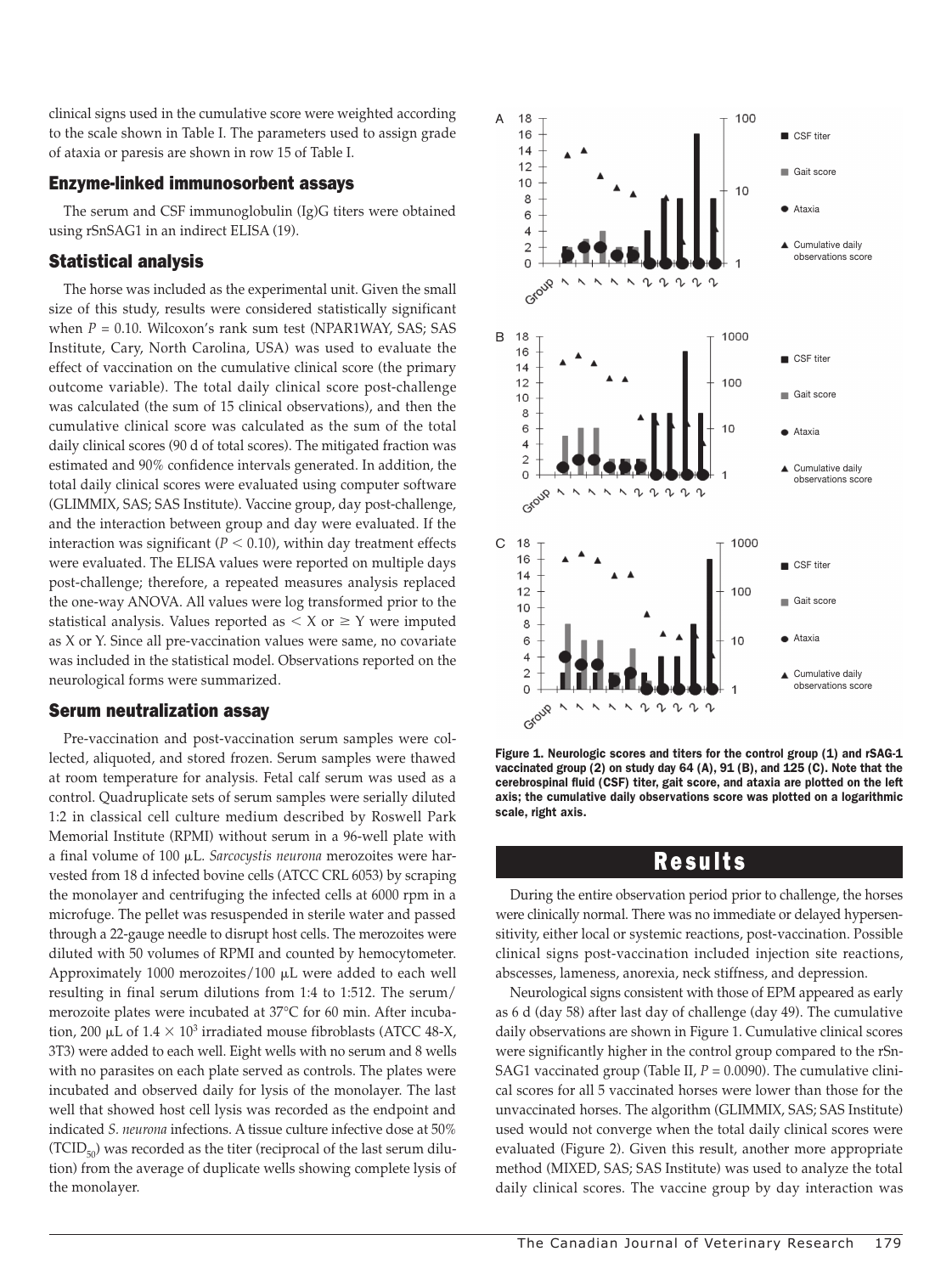Table II. Summary of the evaluation of the cumulative clinical scores

| Replicate      | Controls            | Vaccinates |
|----------------|---------------------|------------|
| $\mathbf{1}$   | 472 <sup>a</sup>    | 35         |
| 2              | 610                 | 14         |
| 3              | 435                 | 12         |
| $\overline{4}$ | 217                 | 13         |
| 5              | 232                 | 5          |
| P-value        | 0.0090 <sup>b</sup> |            |

<sup>a</sup> Cumulative clinical score was calculated as the sum of 15 daily scores summed over 90 d of post-challenge observations.

**b** Wilcoxon's rank sum test.

statistically significant ( $P < 0.0001$ ), leading to an evaluation of within day group effects. Vaccinated horses had significantly lower  $(P < 0.05)$  total daily clinical scores than the control animals from days 61 to 90.

At day 64, 5 of 5 animals from the control group developed ataxia and signs consistent with EPM. The EPM assessment figure (Figure 1) indicates the highest score for ataxia observed for each horse during the observation period. As days post-challenge increased, the horses in the control group became more ataxic and showed progressive signs of EPM, while the rSnSAG1 vaccinated group had only 1 horse with mild lameness and paresis in 1 limb at day 91 (Figure 1B). The paresis and spasticity in this horse did not progress and began to improve by day 110. By the end of the study, day 125, (Figure 1C) the horse showed mild paresis, no lameness, and some muscle atrophy of the shoulder (scores compared to baseline).

On day 69, horses were observed by veterinarian C. He noted comments on the gait at a walk for each animal. In the vaccinated horses, veterinarian C found the gaits to be normal  $(n = 5)$ , while ataxia ( $n = 4$ ) or hypermetria in the rear limbs ( $n = 1$ ) was present in the control horses. Abnormal mentation was present in 2 horses (animal 5 and 8); both were control horses.

Neurological examinations were conducted by veterinarian B (blinded), after the challenge. Veterinarian B did not evaluate the horses prior to the challenge and only viewed the horses while performing the neurological examinations. Because no baseline was established for gait, the data was used to determine a trend observed by each examiner. For each group the total examination scores were added together and graphed. In the unvaccinated horses, the majority of the horses became progressively worse, while in the vaccinated group, the horses were clinically unchanged (Figure 2).

The SnSAG1 ELISA titers are shown in Figure 3. All horses were seronegative and CSF negative for antibodies to rSAG1 prior to vaccination. Serum samples were collected on pre-study day -17, and days 35, 49, 91, and 121. Challenge began at day 36. The CSF samples were collected pre-study day -17, and days 63, 91, and 121. The horses in the control group were seronegative for antibodies to rSnSAG1 on day 49, antibodies were detected at day 91 (55 d post-challenge). Antibodies to *S. neurona,* measured by SnSAG1 ELISA, were detected in the CSF by day 91 after challenge, in all the horses. The presence of CSF antibodies indicated that all of the control horses were successfully challenged. In the rSnSAG1 vaccinated horses, the CSF SnSAG1 titers were greater than the corresponding SnSAG1 serum



Figure 2. Graph showing the trend in neurological examination scores in control horses and vaccinated horses — veterinarian A and veterinarian B. Veterinarian B did not evaluate the horses on study day -17.



Figure 3. (A) Serum and (B) cerebrospinal fluid (CSF) SAGI ELISA results for control horses and vaccinated horses. Serum and CSF titers were 0 at selection for horses. The CSF was not measured on study day 35 (day of challenge).

titers at day 91 (55 d post-challenge) for 3 horses. Because the titers were higher in the CSF than in the serum, this strongly suggests that there was intrathecal antibody production. If the serum titers had been equivalent or greater than the CSF titers, this would suggest that the antibodies in the CSF had crossed into the CNS from the peripheral circulation. The SnSAG1 ELISA values were reported on multiple days post-challenge; therefore, a repeated measures analysis replaced the one-way ANOVA. Since all pre-vaccination values were the same, no covariate was included in the statistical model. The interaction of vaccine group and study day was not statistically significant (Table III,  $P = 0.7370$ ) for serum SnSAG1 titers, therefore, the main effect of vaccine was evaluated. The rSnSAG1 vaccinated animals had significantly higher serum titers than controls (Table III,  $P = 0.0005$ ). The vaccine group by study day interaction was statistically significant for this outcome (Table III,  $P = 0.0021$ ). Therefore,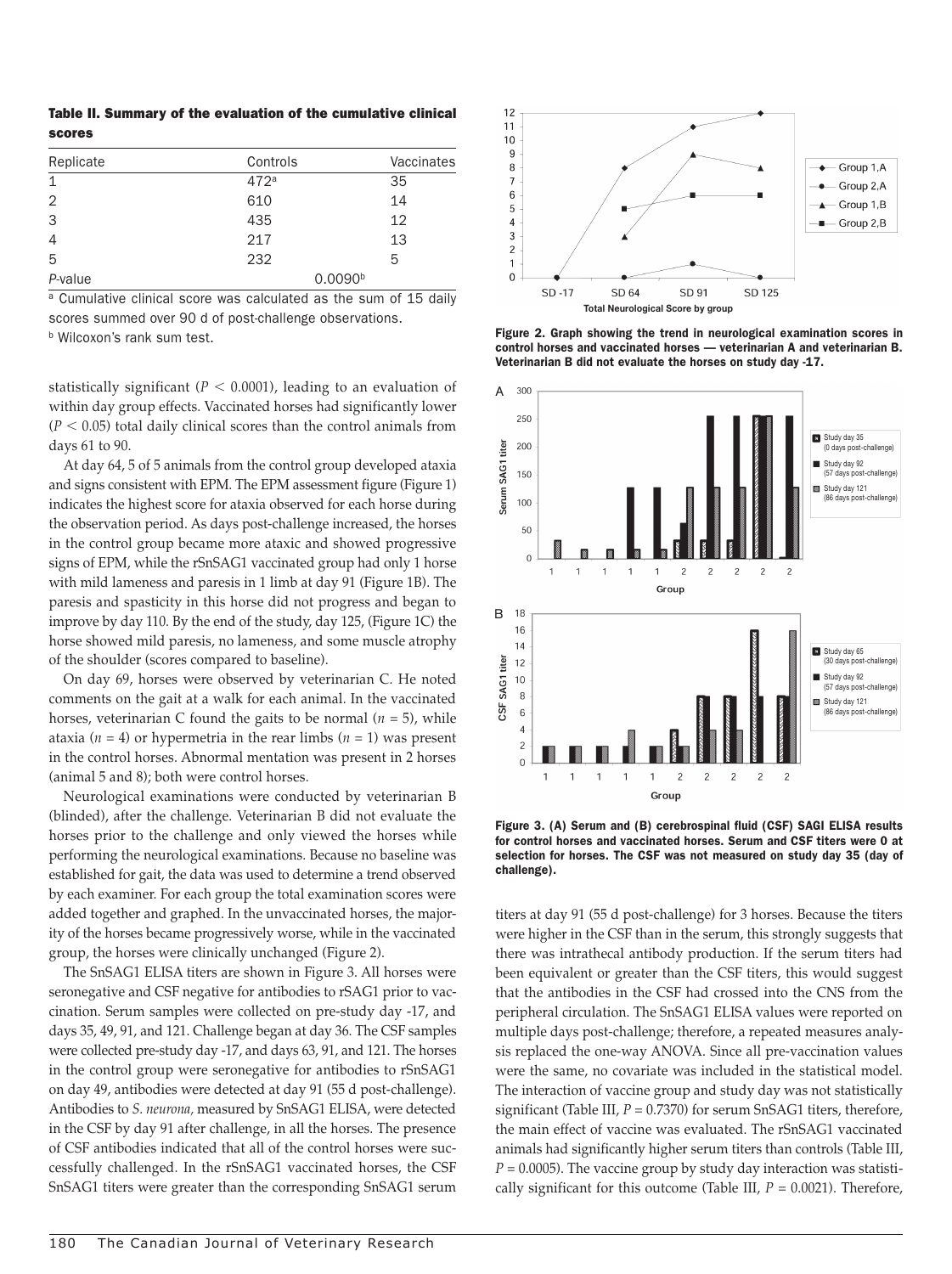| A                          |                |                  |                            |
|----------------------------|----------------|------------------|----------------------------|
| Outcome                    | Vaccine effect | Study day effect | Vaccine $\times$ study day |
| Serum titers <sup>a</sup>  | 0.0005         | 0.0037           | 0.7370                     |
| CSF titers <sup>a</sup>    | 0.0006         | 0.5112           | 0.0021                     |
| <sub>B</sub>               |                |                  |                            |
| Outcome                    | Control        | Vaccinate        | P-value                    |
| Serum titers <sup>b</sup>  | 7.29           | 92.63            | 0.0005                     |
| Cerebrospinal fluid titers |                |                  |                            |
| Post-challenge day 29      | 1.00           | 8.00             | < 0.0001                   |
| Post-challenge day 56      | 2.00           | 6.10             | 0.0025                     |
| Post-challenge day 85      | 2.30           | 4.00             | 0.0926                     |

Table III. (A) Summary of the statistical evaluation of SAG-1 titers (*P*-values). (B) Summary of the statistical evaluation of geometric means

<sup>a</sup> Titers were log transformed prior to the statistical analysis.

**b** Main effect means (pooled across study days) are presented since the interaction between vaccination group and study day was not statistically significant.

Table IV. Serum neutralization titers pre- and post-vaccination. Pre- and post-vaccine sera were evaluated for the ability to neutralize *Sarcocystis neurona* infections in vitro. The last dilution of serum showing no parasite growth in 50% of wells containing irradiated mouse fibroblasts was considered the TCID<sub>50</sub>. The lowest dilution was 1:4 for all sera tested

| Horse | Pre-vaccine | Post-vaccine |
|-------|-------------|--------------|
| ID    | $TCID_{50}$ | $TCID_{50}$  |
| 1     | $<$ 4       | 32           |
| 3     | < 4         | 64           |
| 6     | < 4         | 128          |
|       | < 4         | 64           |
| 9     | $\lt 4$     | 32           |

within study day group effects were evaluated. The rSnSAG-1 vaccinated horses had higher CSF titers on day 63 and day 91 (30 and 56 days post-challenge, respectively), as well as on day 121 (86 days post-challenge) (Table III, *P* = 0.0926) than controls.

The results of the serum neutralization assays are presented in Table IV. Inhibitory activity for the growth of *S. neurona* merozoites using irradiated 3T3 cells was observed in the post-vaccination sera, but not in the pre-vaccination sera obtained from the same animal.

### Discussion

As previously reported with this challenge model, *S. neurona*  merozoites induce ataxia in 100% of the challenged horses  $(n = 4)$ by day 60 post-challenge. Further use of this model has shown that 91.2% of horses  $(n = 74)$  develop EPM (data not shown) (10). The theory that the distribution of parasites to the CNS causing disease is via a parasitemia, with the parasite residing in leukocytes, is supported by the equine model used in this study. Interestingly, horses that lack lymphocytes, severe combined immunodeficiency (SCID) foals develop parasitemia without succumbing to the neurological form of sarcocystosis when fed sporocysts (20,21). The merozoite model has been successfully reproduced using the same infection challenge dose, methods, and the same evaluation protocols at Virginia Maryland Regional College of Veterinary Medicine (Witonsky, personal communication 2007). Utilizing this model, we demonstrated that weanlings, which were vaccinated twice with 50 mg of rSnSAG1 vaccine prior to *S. neurona* challenge, had a reduced incidence of ataxia and paresis while horses from the control group developed ataxia following challenge. As the number of days post-challenge increased, the horses in the control group showed progressive signs of EPM, while the rSnSAG1 vaccinated group had only 1 animal with non-progressive lameness and paresis in 1 limb. Extensive neurological examinations are not exact between veterinarians; however, these observations were corroborated by veterinarian C on day 69. Veterinarian B did not observe the horses prior to the challenge, thus compromising the statistical evaluation of the neurological examinations. The observations by this blinded veterinarian stated that 60% of the rSnSAG1 vaccinated animals observed remained clinically unchanged over the course of this study, while 60% of the control horses had notable progressive disease (Grade 2 or greater ataxia).

Gait abnormalities (often associated with ataxia, paresis, or lameness) are the dominant clinical signs observed in natural cases of EPM and these gait deficits have been used to evaluate experimentally induced disease. However, this model demonstrates that ataxia is not the first indication of infection. There are other observed signs that are potentially important in the evaluation of horses with EPM (22). Therefore, to accurately and quantitatively detect neurologic deficits associated with this disease, other parameters, in addition to the ataxia score, were assessed at intervals throughout the study period. Localizing signs, weighted by degree in order to assess the severity of disease and allow the objective comparison of the horses between days and treatment groups, were used. This average daily score proved useful to monitor disease in individual horses. Some signs, which were present in both treatment groups shortly after challenge, spontaneously resolved in the vaccinated animals. One probable explanation for this is the presence of the organism in the CNS and the inflammatory and immune responses to *S. neurona*  caused these signs. The ability of the vaccine to prevent acute signs of EPM prior to eliciting protective immune mechanisms against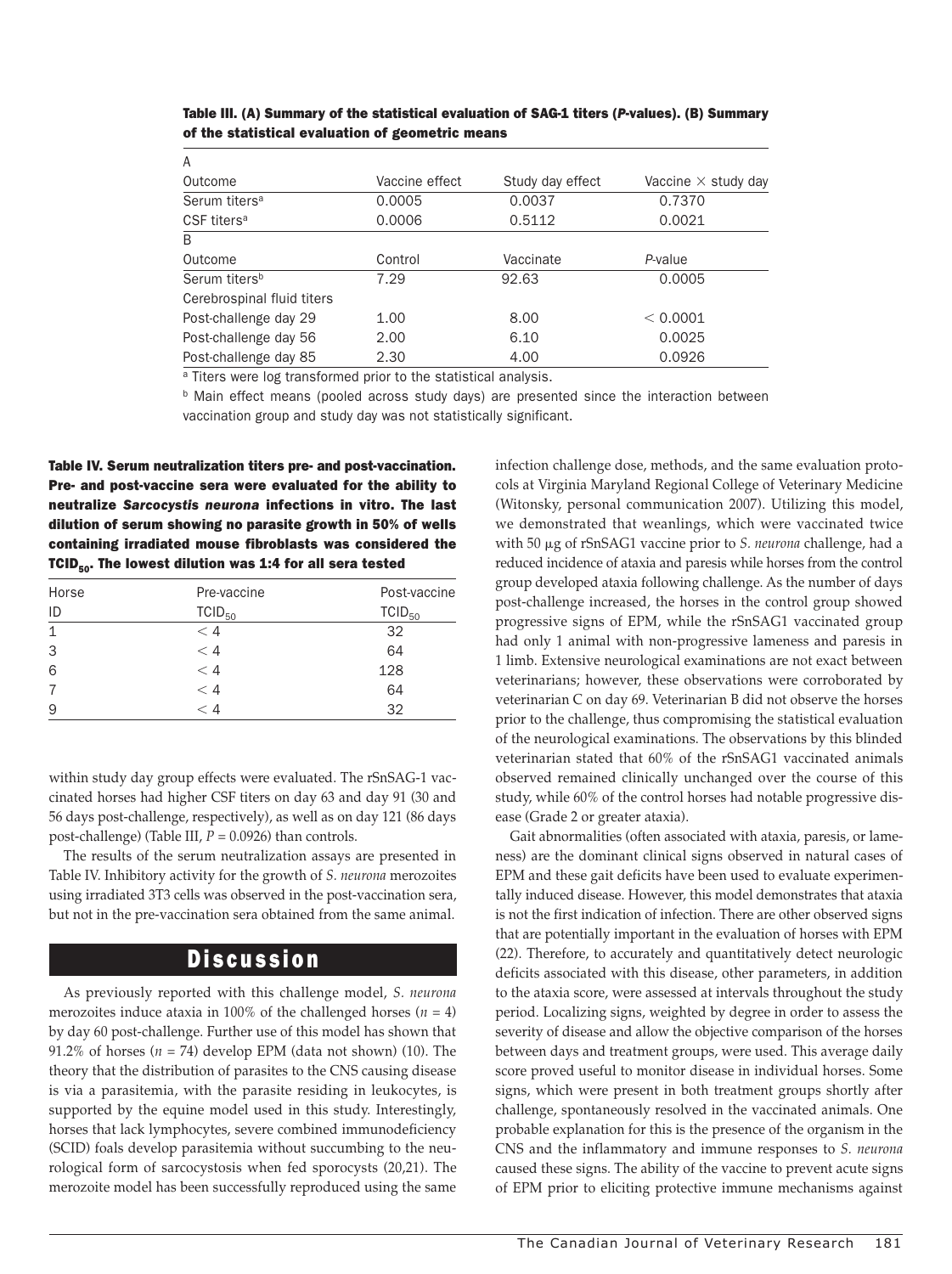*S. neurona* was not possible using this model. Due to the nature of the challenge model, merozoites are protected until they cross the blood brain barrier. It is expected that natural exposure to *S. neurona*  sporocysts and resulting progression of infection allows sufficient time and exposure of the organism to host immune mechanisms prior to a resulting parasitemia. This may allow an opportunity for the hosts' protective immunity to quell the infection prior to *S. neurona's* entry into the CNS. We hypothesize that in the vaccinated horses the organisms can still rapidly invade the CNS as they are sheltered in host leukocytes initially. However, *S. neurona* may have been unable to establish infection in the CNS because immune responses by the vaccinated horse controlled disease. The ability of serum from vaccinated horses to neutralize infections in vitro may indicate that antibodies produced in response to rSnSAG1 are involved in disease resolution.

There may be a local inflammatory response associated with the infection. This, combined with the resulting immune response, could produce the observed signs. It is possible that indirect effects of antibody mediated immunity modulated the inflammatory responses to infection. Vaccine effects could include reduction of an exuberant inflammatory response by stimulating a weak response, regulation of inflammatory cytokines, or promotion of opsonins (23). Antibodies that promote or maintain a state of latency have been shown to contribute to protective responses in other apicomplexan infections (23). The unvaccinated horses developed progressive neurologic disease consistent with EPM. In this case, we believe that the CNS signs observed early in the infection could be due to infection and, possibly, the corresponding host immune response. However, as the immune response in an unvaccinated animal did not control the infection, the disease progressed. In 1 horse that received the recombinant vaccine, clinical signs of lameness and paresis with mild muscle atrophy were observed. This animal was scored as ataxic by veterinarian B, but not ataxic by veterinarians A or C. The disease EPM is a result of the interaction between the host and the parasite; it is possible that individual, unknown host factors, such as the genetic background of the horse, contributed to the signs seen in this horse. Investigation of the responses to vaccination followed by challenge in more horses will be required to differentiate the contributions to pathogenesis of disease by host factors, parasite factors, or both.

*Sarcocystis neurona* is unique in its ability to produce neurologic disease. *Sarcocystis neurona* may have a predilection for the nervous system or, possibly, EPM is an indirect effect of an exuberant inflammatory response. The mediators of inflammation can be major contributors to host cell damage and it is possible there is an antibody mediated reduction of exuberant inflammatory response in the CNS of rSnSAG1 vaccinated horses. Protective immunity in a natural definitive host after *sarcocystis* infections has been reported (24). Immune mechanisms stimulated by *S. neurona* are not yet defined. Because the horse is an unnatural host for *S. neurona,* the protective immune responses responsible for resolution of disease are not necessarily expected to mimic response to disease in a natural host, which, in sarcocystosis, is generally a non-inflammatory, muscular disease.

The horse is an accidental or aberrant host for *S. neurona* (25). It is likely horses that are exposed to *S. neurona* through exposure to sporocyst-infected opossum feces do not always succumb to disease.

Sporocyst challenge studies have shown horses do not succumb readily to CNS disease when experimentally challenged by using *S. neurona* sporocysts orally. In sporocyst challenge models, and in natural disease, there are several confounding factors that should be considered. The first confounding factor in the assessment of protozoa isolated from the CNS of horses is the isolation procedure. The ability to detect *S. neurona* by isolation in tissue culture is an art that can be further complicated by mixed infections. If a mixed infection from a horse was appreciated, developmental differences in in vitro growth between the strains could complicate interpretation of the isolation results. An example of development differences between 2 species carried by the opossum was published by Lindsay et al (26) in which the comparative development of 2 isolates in cultured cells was reported. Since both parasites can be isolated in several cell lines commonly used for protozoa isolation, it is anticipated that one species will overtake the culture, but this may not necessarily be the virulent species. This phenomenon could account for differences between SN6 at isolation, such as the presence of a 30 kDa protein on immunoblot and pathogenicity for immunodeficient mice, but the absence of these traits when evaluated after continued passage in culture (27,28). It might be possible that there were genotype and consequent phenotype changes with continued culture, but, more likely, is the selection of one organism over the 8 mo culture period. We have maintained the Florida isolate in continuous culture for more than 6 y with no genotype or phenotype changes. It remains highly virulent for horses and expresses SnSAG1.

Howe et al (29) examined isolates of putative *S. neurona* or *neurona*like organisms to assess conservation of the gene family of surface antigens expressed by merozoites of *S. neurona.* They hypothesize that heterogeneity in the surface antigen composition determined by molecular analysis may extend to other phenotypes, such as strain virulence. Possibly, non-pathogenic species may be present and isolated from the CNS of a horse but not responsible for disease. The ultimate test is to show that the strain lacking SnSAG1 isolated from a horse can induce disease; this has not been shown for in vitro isolated organisms such as Sn4 or SnMu-1. Mixed infections are likely. Antibodies produced against a SnSAG1 containing *S. neurona* were shown by Hyun et al (30) to react with merozoites from the Missouri horse from which SnMu-1 was isolated and Marsh et al (12) reported that intensity of staining varied in the presence of reducing agents using SnMu-1. Further, the serum from this Missouri horse reacted with *S. falcatula* suggesting that a multiple infection was possible (12). Until more is known about the ability of SAG-minus or *neurona*-like organisms to cause EPM by experimental evaluation, biological assays, such as pathogenicity in immunodeficient mice, pathogenicity in budgies, growth in selected host cells, ability to produce EPM in the horse, along with molecular assays, are important to differentiate *S. neurona* that is pathogenic for horses from at least 3 additional *Sarcocystis* that use the opossum as a definitive host.

Although this was a small study, the results, the presence of antibodies to an immunodominant surface antigen of virulent *S. neurona* showed a vaccine response by assessing clinical scores and prevention of ataxia, are encouraging. Further evaluation in a larger group of horses is ongoing.